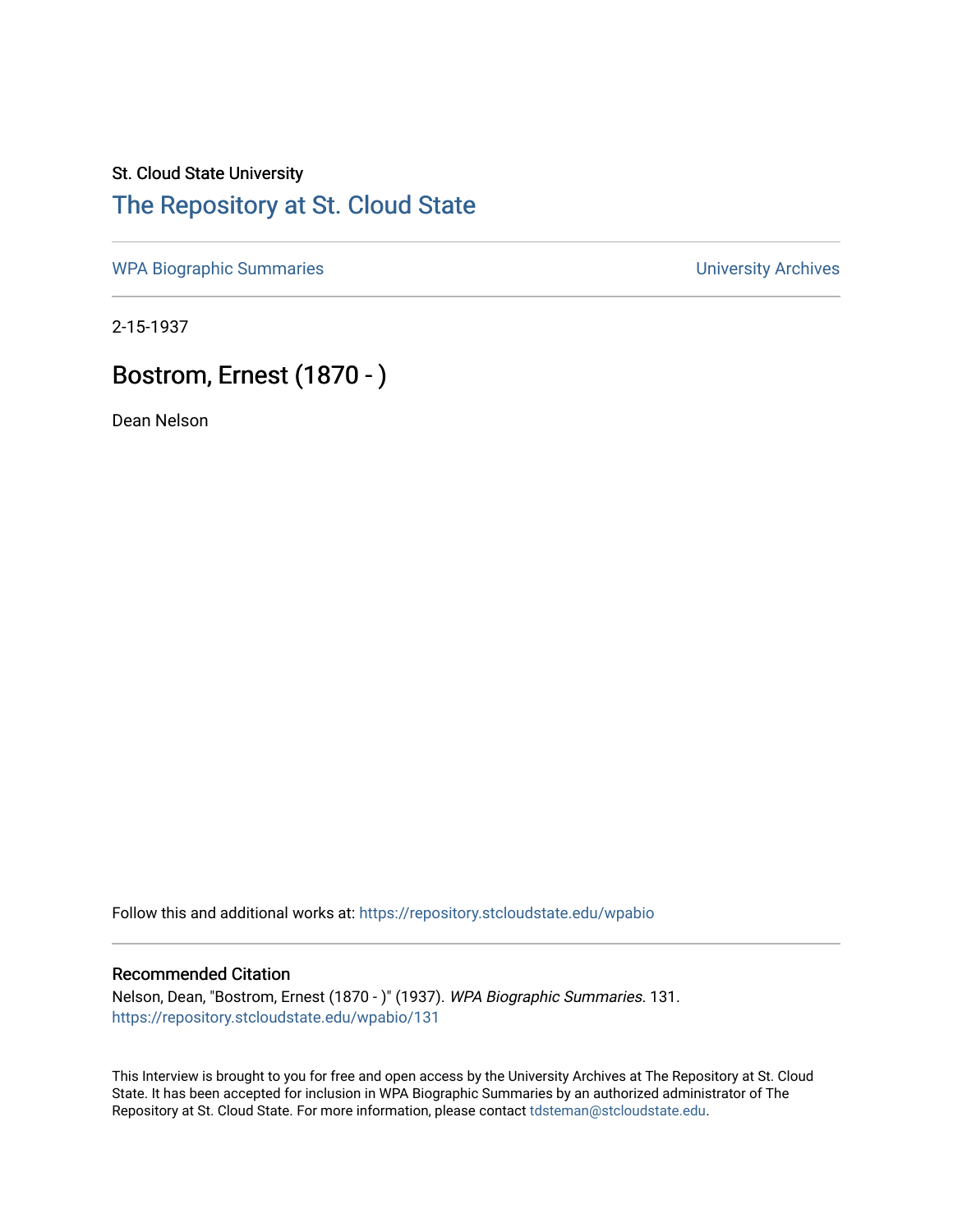#### BOSTROM, EARNEST

### FILE NO.  $B-134$

Earnest Bostrom was born in Vermland, Sweden, November 19-1870 son of Anders and Katherine(Joug) Bostrom. Ernest attended school in Sweden and in 1892 left for Quebec, Dominion of Canada. He stayed in Quebec until 1893 and then came to Sauk Rapids, Minnesota. Ernest stated" The year I cam to Sauk Rapids and the following three years were very hard times. I looked everywhere for work around St. Cloud, and Sauk Rapids and the best jobs you could get was in the woods. The first winter I worked from October until January and at the termination of that period received a check for fourteen dollars. It seemed as if no one had any money and I had made a mistake coming Here/ After this depression was over Ernest started working in a store quarry and later became one of the owners of this quarry in partnership with his brother.

Ernest remained in the quarry business until 1905 when by an accident he lost the use of oneeye. In looking for some form of work he attained a mail route which he kept for one year.

In 1906 Earnest Bostrom opened a grocery store in East. St. Cloud in the Gritless Hotel Bldg. on corner of East St. Germain and 2nd st. S. E. Earnest operated this business successfully until 1934 when he retired from active business life. During his years of being a merchant he purchased the building and later built a beautiful home on Riverside Drive  $S, E, /$ 

Earnest Bostrom married Frieda Anderson in Sauk Rapids in 1898. Frieda (Anderson) Bostrom was born in Phillipstadt, Vernland, Sweden, Sept. 7-1877 daughter of Mr. and Mrs. A. B. Anderson. She came to America with her parents in 1880 and they settled in Sauk Rapids. Minn. To Ernest and Frieda (Anderson) Bostrom were born four children, Harold Mildred, Donald and Gladys Dorothy. There is one grandchild, Curtiss Harold, son of Harold E.